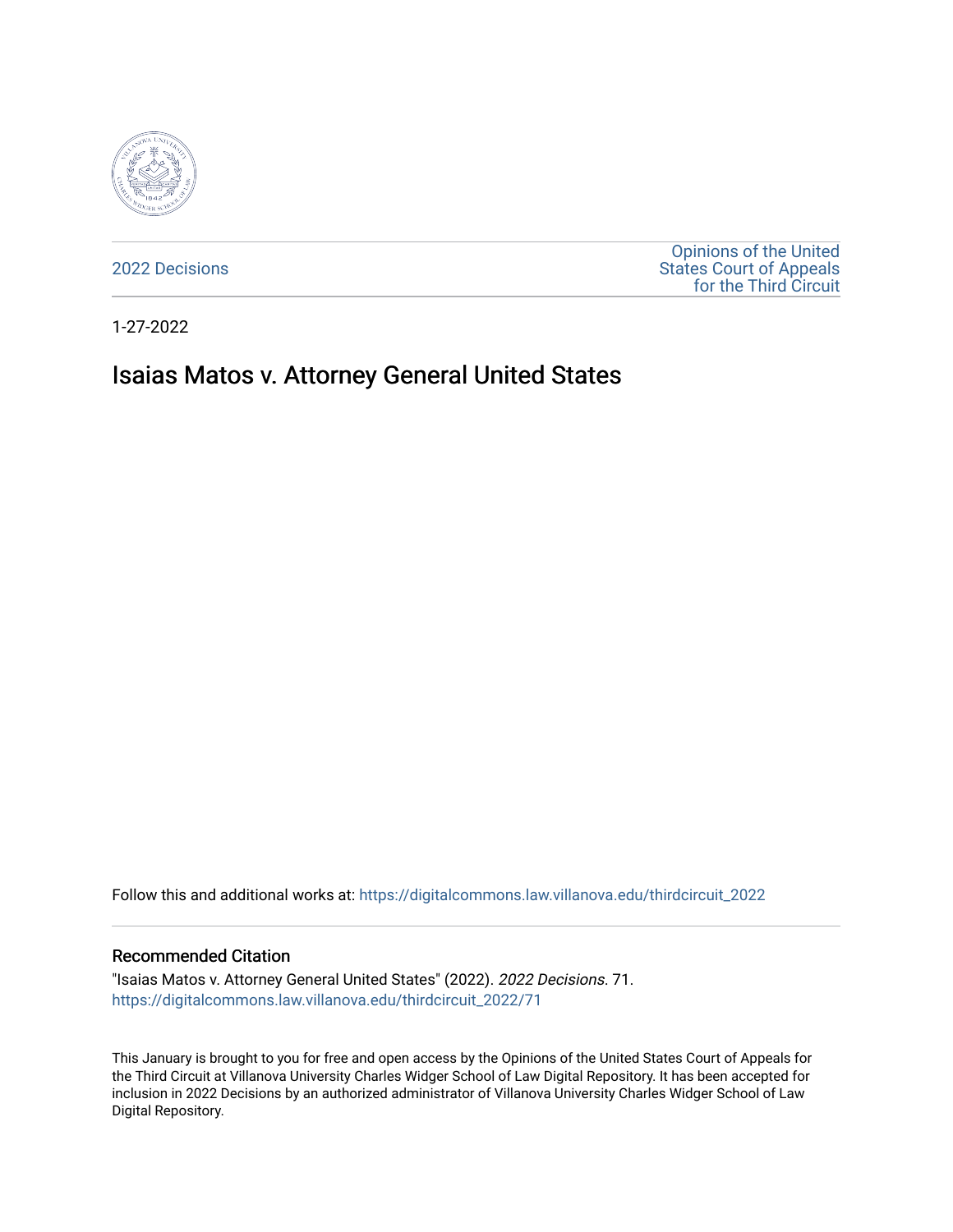### **NOT PRECEDENTIAL**

# UNITED STATES COURT OF APPEALS FOR THE THIRD CIRCUIT

\_\_\_\_\_\_\_\_\_\_\_

# No. 21-1102  $\overline{\phantom{a}}$

# ISAIAS BELTRE MATOS, Petitioner

v.

# ATTORNEY GENERAL UNITED STATES OF AMERICA \_\_\_\_\_\_\_\_\_\_\_

On Petition for Review of a Decision of the Board of Immigration Appeals (Agency No. A079-739-512) Immigration Judge: Matthew Watters

\_\_\_\_\_\_\_\_\_\_\_

Submitted Pursuant to Third Circuit L.A.R. 34.1(a) December 15, 2021

\_\_\_\_\_\_\_\_\_\_\_

Before: GREENAWAY, JR., KRAUSE, and PHIPPS, *Circuit Judges*.

(Filed: January 27, 2022) \_\_\_\_\_\_\_\_\_\_\_

# **OPINION**\* \_\_\_\_\_\_\_\_\_\_\_

<sup>\*</sup> This disposition is not an opinion of the full Court and pursuant to I.O.P. 5.7 does not constitute binding precedent.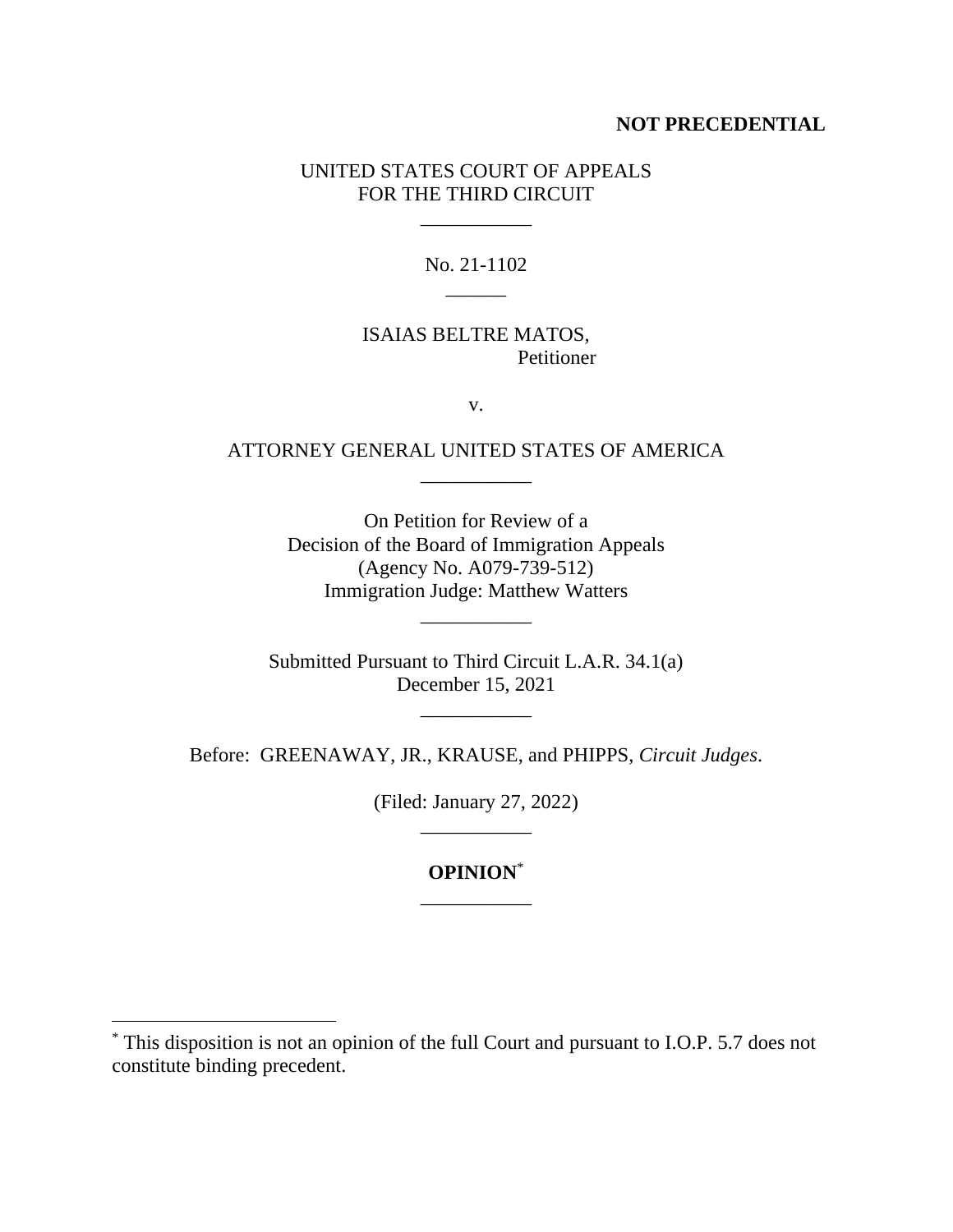### PHIPPS, *Circuit Judge*.

While he was a lawful permanent resident of the United States, Isaias Beltre Matos, a native and citizen of the Dominican Republic, worked with others to buy and sell personally identifiable information belonging to United States citizens. That information was sold in sets consisting of Puerto Rican birth certificates and corresponding social security cards, as well as other identification documents, including driver's licenses and voter registration cards. With those documents, a non-citizen could assume the identity of a United States citizen, and over 100 non-citizens within the United States bought those document sets. For his role in that scheme, Beltre Matos pleaded guilty to, and was convicted of, conspiracy to encourage an alien to reside in the United States for financial gain, *see* 8 U.S.C. § 1324(a)(1)(A)(iv), among other related crimes, and he was sentenced to fifty-one months' imprisonment.

Due to that conviction, the Department of Homeland Security commenced removal proceedings against Beltre Matos. An Immigration Judge determined that Beltre Matos's crime constituted an aggravated felony and, on that basis, ordered his removal. That order also caused Beltre Matos to lose his status as a lawful permanent resident. In addition, the Immigration Judge ruled that Beltre Matos's conduct constituted alien smuggling, and that rendered Beltre Matos ineligible to regain his status as a lawful permanent resident. Beltre Matos administratively appealed that order, and the Board of Immigration Appeals adopted the Immigration Judge's conclusions.

2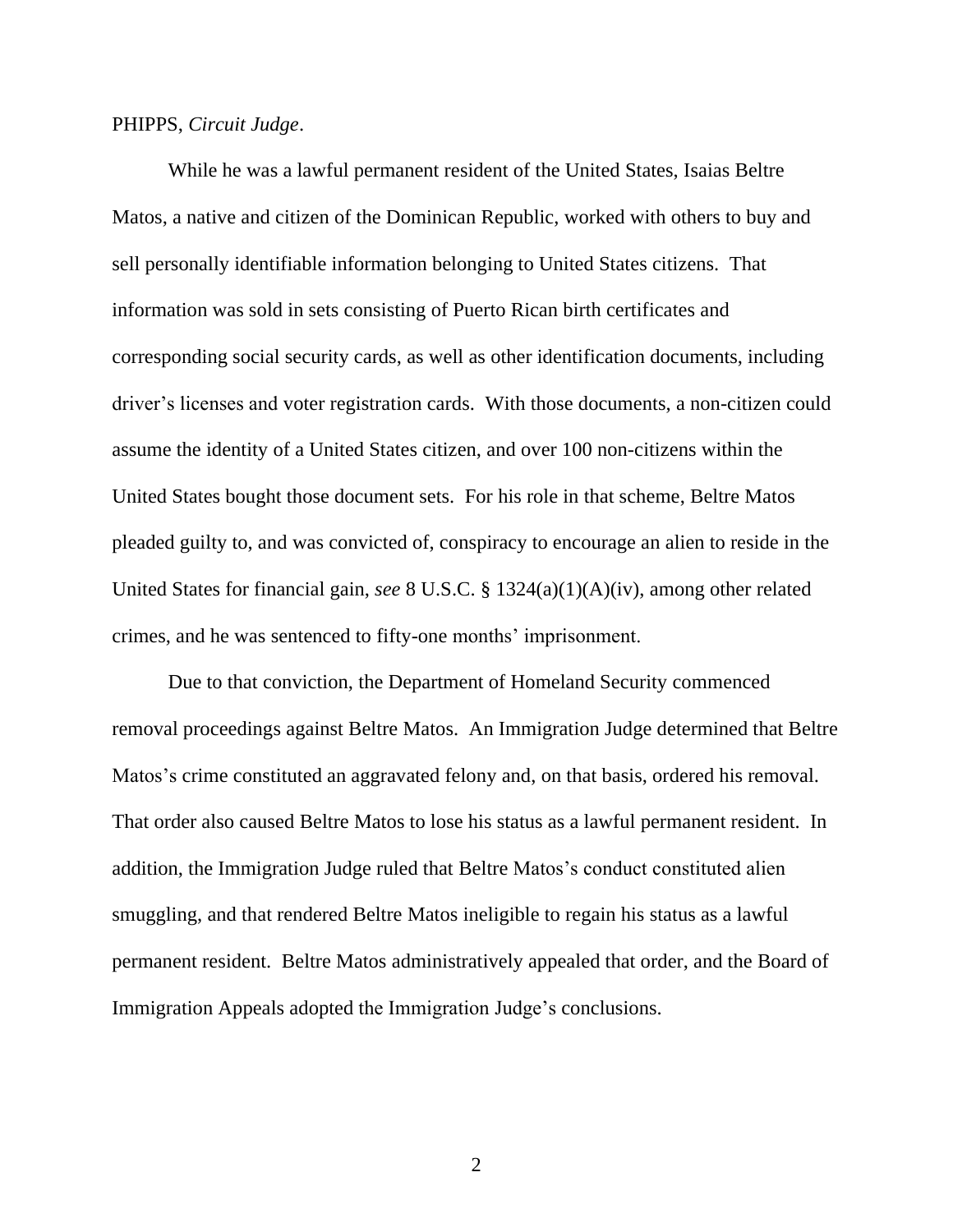Through a timely petition, Beltre Matos invoked this Court's jurisdiction to review two legal conclusions in the final order: that his conviction constitutes an aggravated felony and that his underlying conduct qualifies as alien smuggling. *See* 8 U.S.C. § 1252(a)(2)(D) (preserving jurisdiction to review "constitutional claims" and "questions of law raised upon a petition for review filed with an appropriate court of appeals"). In reviewing those conclusions *de novo*, *see Patel v. Att'y Gen.*, 599 F.3d 295, 297 (3d Cir. 2010), the first is correct (because Beltre Matos's crime constitutes an aggravated felony), but the second is not (because his conduct falls outside of the statutory definition of "alien smuggling," *see* 8 U.S.C. § 1182(a)(6)(E)(i)). Accordingly, we will deny the petition in part, grant the petition in part, and remand to the agency so that it may consider Beltre Matos's adjustment-of-status application.

# I. STATUTORY AND REGULATORY BACKGROUND

Non-citizens, including lawful permanent residents, who are convicted of a statutorily defined "aggravated felony"<sup>1</sup> are subject to a string of cascading deportation consequences. *See Carachuri-Rosendo v. Holder*, 560 U.S. 563, 566 (2010) (noting that aggravated felons are "singled out for the harshest deportation consequences"). Such a person not only becomes deportable<sup>2</sup> but also loses the ability to seek several forms of relief from deportation, such as asylum, cancellation of removal, and depending on the

<sup>&</sup>lt;sup>1</sup> 8 U.S.C. § 1101(a)(43) (specifying certain crimes as aggravated felonies).

<sup>2</sup> *See* 8 U.S.C. § 1227(a)(2)(A)(iii) ("Any alien who is convicted of an aggravated felony at any time after admission is deportable.").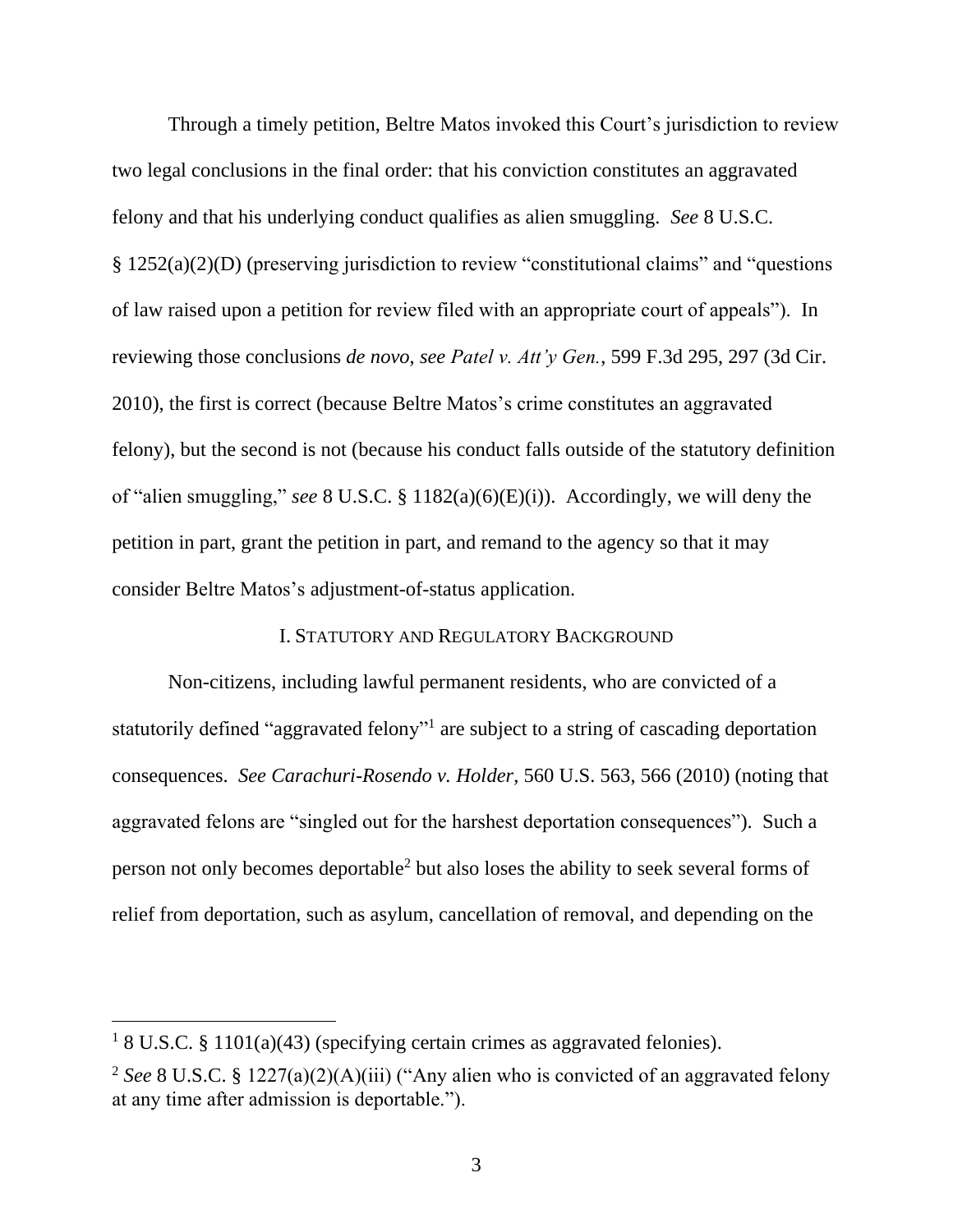length of the sentence, statutory withholding of removal.<sup>3</sup> See Singh v. Att'y Gen., 839 F.3d 273, 278 (3d Cir. 2016). And a non-citizen with lawful-permanent-resident status loses that status if ordered deported or removed.<sup>4</sup>

But not every aggravated-felony conviction affects a non-citizen's admissibility. *See Parra-Rojas v. Att'y Gen.*, 747 F.3d 164, 166 (3d Cir. 2014). Rather, a non-citizen becomes inadmissible as a result of committing certain criminal offenses<sup>5</sup> or violating certain immigration laws, including the prohibition on alien smuggling. <sup>6</sup> An inadmissible non-citizen is ineligible for adjustment of status to that of lawful permanent resident.<sup>7</sup> Critically, however, a non-citizen who has committed an aggravated felony but who remains admissible and otherwise meets the eligibility requirements for an adjustment of status $8$  may apply to adjust his or her status to that of a lawful permanent resident – even

<sup>&</sup>lt;sup>3</sup> *See* 8 U.S.C. § 1158(b)(2)(A)(ii), (B)(i) (precluding asylum for aliens who have been convicted of a "particularly serious crime," which includes aggravated felonies); *id.* § 1229b(a)(3) (providing that conviction for "any aggravated felony" renders aliens ineligible for cancellation of removal); *id.* § 1231(b)(3)(B)(ii) (providing that an alien convicted of one or more aggravated felonies with an aggregate prison sentence of at least five years is barred from seeking withholding of removal).

<sup>4</sup> *See* 8 C.F.R. § 1001.1(p) (providing that a lawful-permanent-resident status "terminates upon entry of a final administrative order of exclusion, deportation, removal, or recission").

<sup>&</sup>lt;sup>5</sup> *See, e.g.*, 8 U.S.C. § 1182(a)(2)(A)(i)(I) (crimes of moral turpitude), (II) (drug crimes).  $6$  *See id.* § 1182(a)(6)(E)(i).

<sup>7</sup> *See id.* § 1255(a) (providing that any inadmissible alien is ineligible for an adjustment of status).

<sup>&</sup>lt;sup>8</sup> See id. (providing that an adjustment of status may be granted in the discretion of the Attorney General to aliens who are eligible to receive an immigrant visa and are "admissible to the United States for permanent residence").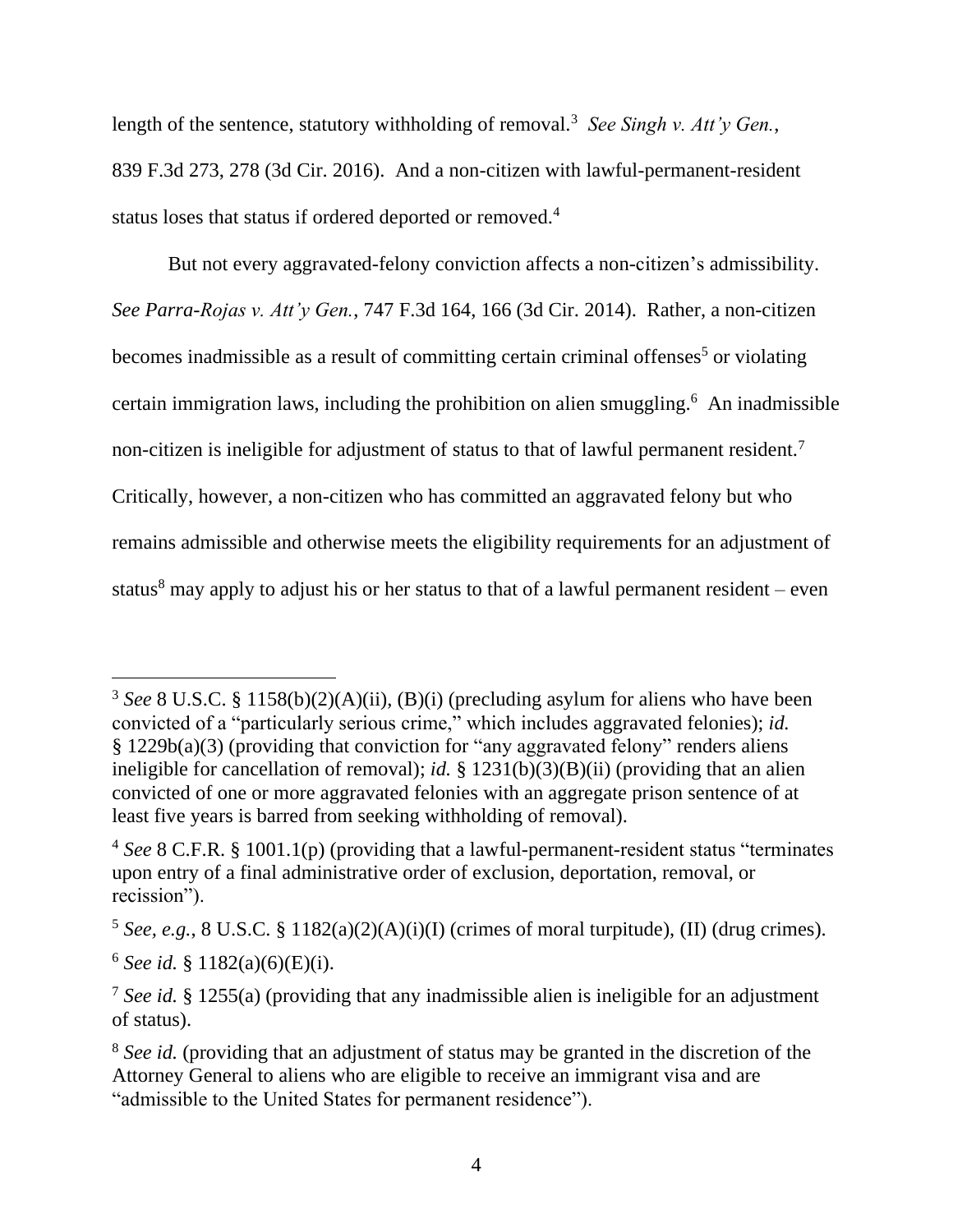if he or she is subject to a final order of removal. *See Parra-Rojas*, 747 F.3d at 166, 172. The ultimate decision to grant an adjustment of status rests in the exercise of the Attorney General's discretion.<sup>9</sup>

### II. DISCUSSION

During his removal proceedings, Beltre Matos, who proceeded *pro se*, addressed the consequences that his conviction had on his removability and admissibility. He argued that his crime did not constitute an aggravated felony. He also indicated an intention to apply for an adjustment of status in case he was ordered removed and lost status as a lawful permanent resident as a result. He further explained that his wife – who is a U.S. citizen – began that adjustment-of-status process by filing an I-130 Form on his behalf. The Immigration Judge, and later the BIA, rejected both of Beltre Matos's efforts by concluding that (i) his conviction qualified as an aggravated felony and (ii) he was ineligible for adjustment of status because his conduct constituted alien smuggling, which rendered him inadmissible.

### A. Beltre Matos's Conviction Qualifies as an Aggravated Felony.

In general, the crime of conspiring to encourage a non-citizen to reside in the United States for financial gain under 8 U.S.C. § 1324(a)(1)(A) constitutes an aggravated felony. As statutorily defined, the term "aggravated felony" expressly cross-references 8 U.S.C. § 1324(a)(1)(A):

<sup>9</sup> *See id.*; *Zheng v. Gonzales*, 422 F.3d 98, 109 (3d Cir. 2005) (explaining that "the final decision to adjust status is left to the discretion of the Attorney General").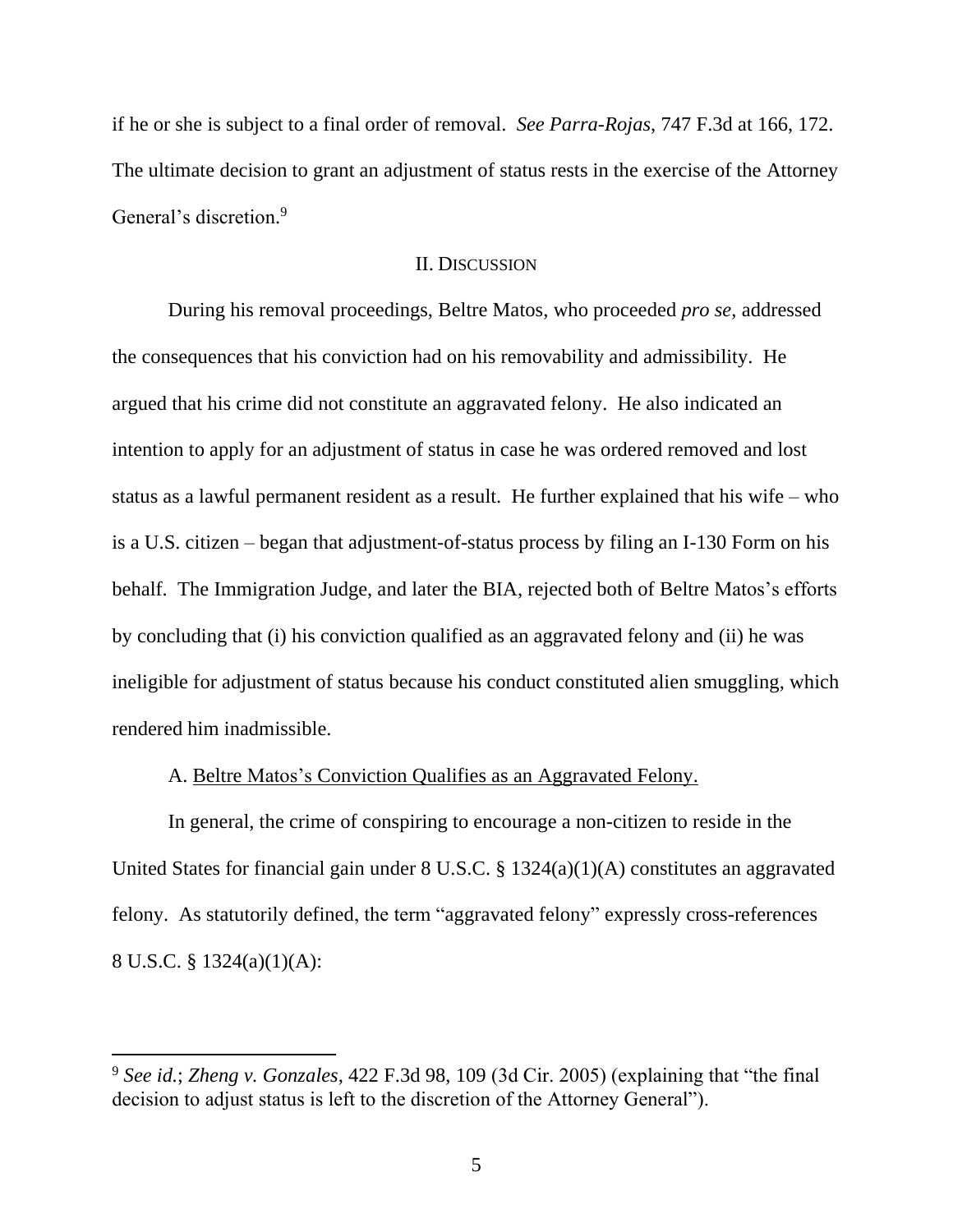[A]n offense described in paragraph  $(1)(A)$  or  $(2)$  of section 1324(a) of this title (relating to alien smuggling), except in the case of a first offense for which the alien has affirmatively shown that the alien committed the offense for the purpose of assisting, abetting, or aiding only the alien's spouse, child, or parent (and no other individual) to violate a provision of this chapter.

8 U.S.C. § 1101(a)(43)(N). The term "aggravated felony" also includes a "conspiracy to commit an offense described in this paragraph." *See id.* § 1101(a)(43)(U). Thus, the general rule is that the crime of conspiring to violate  $8 \text{ U.S.C.} \$ § 1324(a)(1)(A) constitutes an aggravated felony, subject to a limited exception for first-time offenders who conspire to sell identity documents to a spouse, child, or parent (and no other individual). *See id.* § 1101(a)(43)(N), (U). Applying those principles here, because Beltre Matos offers no proof that the exception applies, his conviction for conspiracy to violate  $\S 1324(a)(1)(A)$ qualifies as an aggravated felony.

Beltre Matos challenges that outcome and offers an alternative reading of the immigration statute. He contends that the parenthetical in  $\S 1101(a)(43)(N)$ , "relating to alien smuggling," means that only violations of  $\S$  1324(a)(1)(A) related to alien smuggling constitute aggravated felonies. And because he did not smuggle aliens, Beltre Matos submits that his  $\S 1324(a)(1)(A)$  conviction cannot be for an aggravated felony. But this Court has already considered and precedentially rejected that construction. In response to the same argument, this Court held that the parenthetical in  $\S 1101(a)(43)(N)$ does not narrow the qualifying offenses in  $\S 1324(a)(1)(A)$  but rather "is descriptive of all of the offenses contained in" § 1324(a)(1)(A). *Patel v. Ashcroft*, 294 F.3d 465, 473 (3d Cir. 2002).

6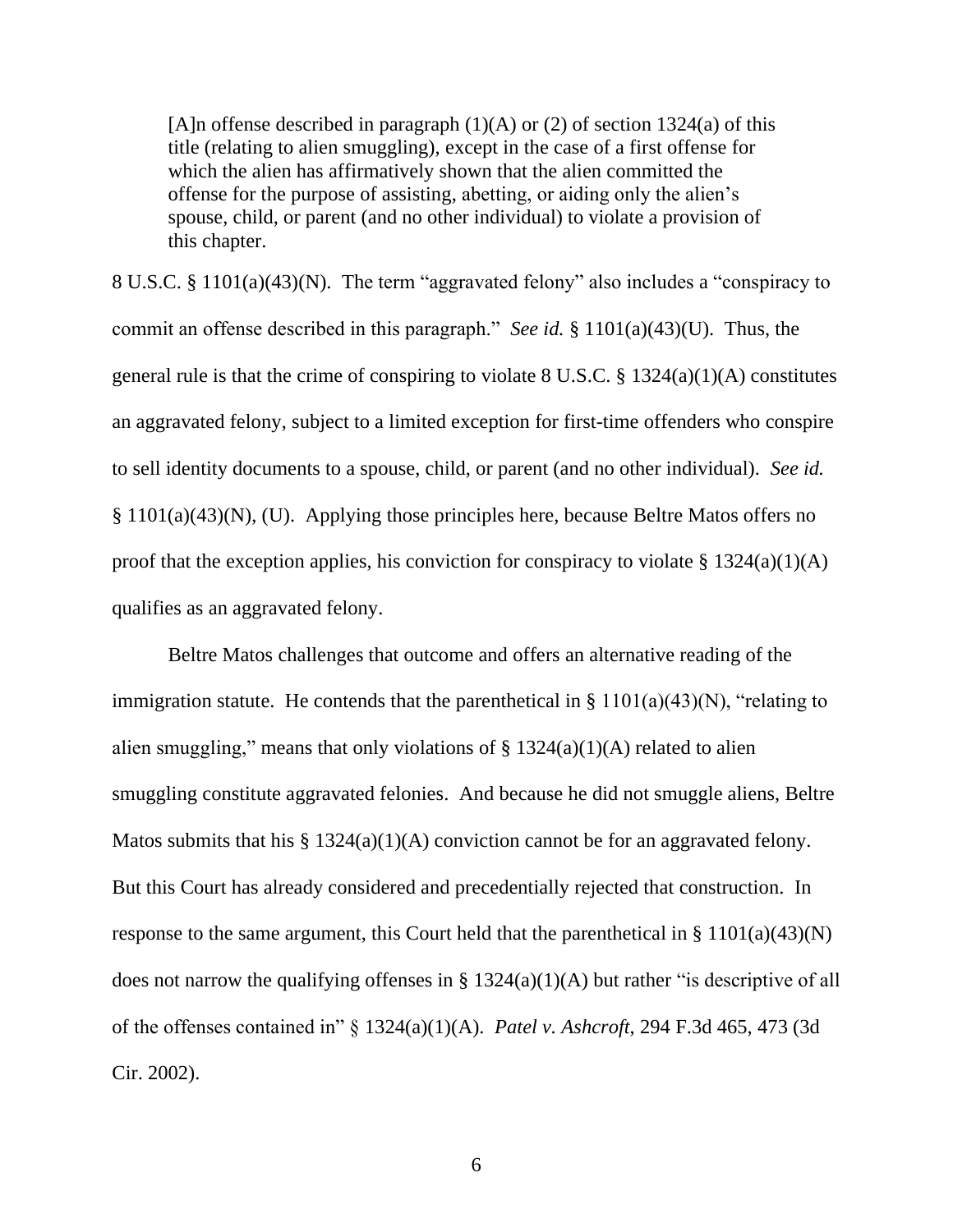Thus, due to his conviction, Beltre Matos is removable as an aggravated felon. And by regulation, the final order subjecting him to removal strips him of his status as a lawful permanent resident. *See* 8 C.F.R. § 1001.1(p).

#### B. Beltre Matos's Underlying Conduct Does Not Constitute Alien Smuggling.

The so-called 'smuggling bar' prevents a non-citizen from adjusting his status. A non-citizen becomes inadmissible by knowingly encouraging, inducing, assisting, abetting, or aiding any other non-citizen "*to enter or to try to enter* the United States in violation of law." 8 U.S.C. § 1182(a)(6)(E)(i) (emphasis added). And an inadmissible non-citizen is ineligible for a discretionary adjustment of status. *See id.* § 1255(a). The application of the smuggling bar depends on the non-citizen's "underlying conduct," not any specific conviction. *Parra-Rojas*, 747 F.3d at 168–69.

The Immigration Judge misapplied the smuggling bar to Beltre Matos. The smuggling bar applies to aliens who knowingly assist, induce, or encourage another alien to cross the border into the United States. *See* 8 U.S.C. § 1182(a)(6)(E)(i). But Beltre Matos's underlying conduct involved providing identity documents to aliens already residing in the United States – not to those outside of the United States. Because his underlying conduct does not constitute alien smuggling, the smuggling bar does not preclude his application for an adjustment of status.

\* \* \*

In sum, we will (i) partially deny Beltre Matos's petition (because the order to remove Beltre Matos was correct as a matter of law), and (ii) partially grant his petition to vacate the order's improper application of the smuggling bar and remand this matter to